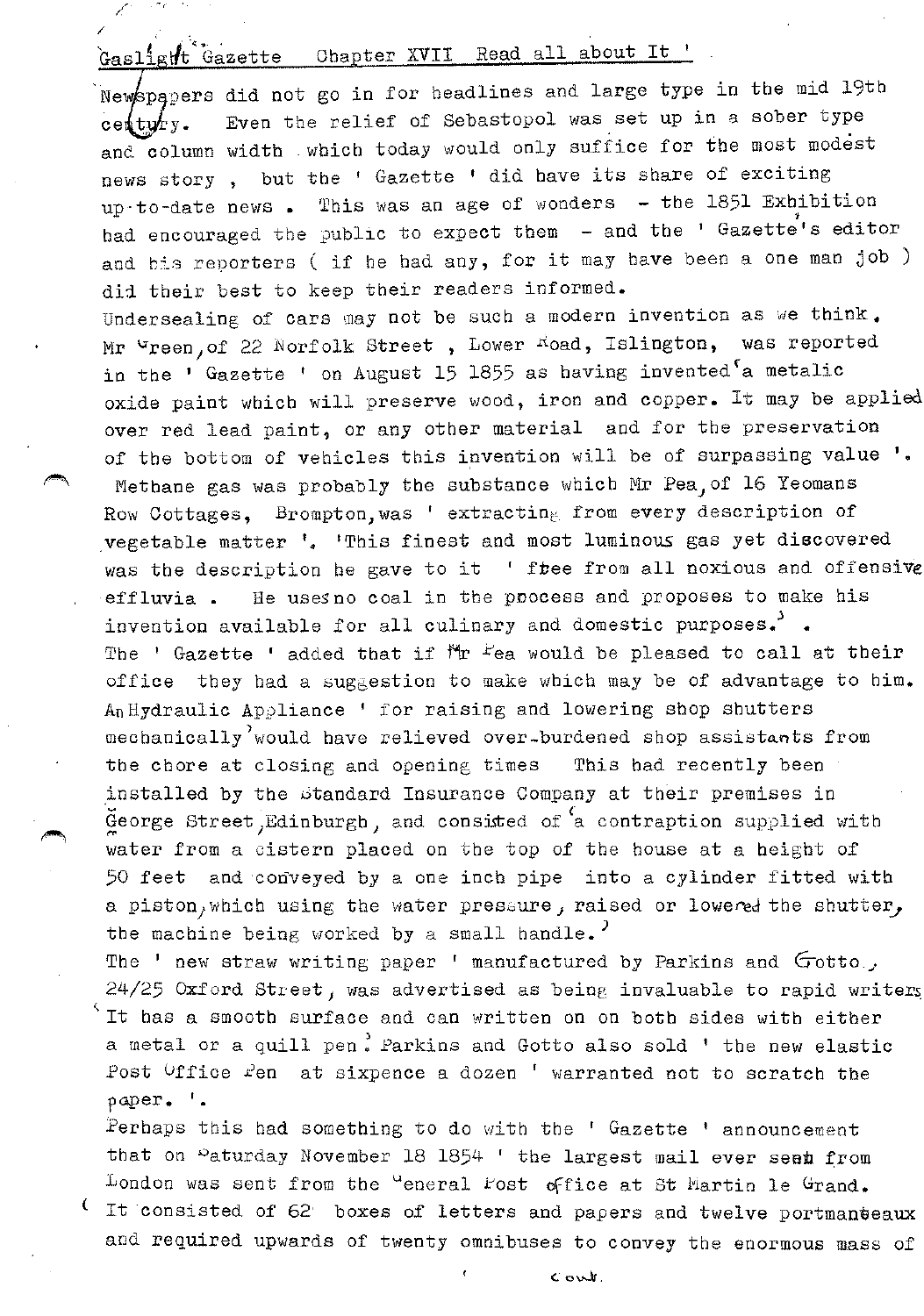#### Gaslight Gazette Chapter XVII Page 2.

correspondence to the rail terminus at Waterloo Road en route for Southampton where it was embarked per ship to India, Australia etc. The reason for this mail being so heavy was chiefly in consequence of the fact of its being the first despatch since the reduction of the post rate to Australia from one shilling to sixpence, newspapers going free. ( Not to mention Farkins and Gotto's elastic pens  $\downarrow$  ) An intriguing advertisement in the ' Gazette's ' For Sale ' columns keeping its reader au fait with every modern convenience was that for a ' Double Action Bath . ' Achoice bath which combines the ordinary warm bath with the complementary apparatus of a shower bath.  $It$  has a furnace attached and a light moveable chimney so that it may be commodiously placed in any small spare room. In perfect order and on very moderate terms. Apply Goodacres, Church Lane. The combination of iron and steam had revolutionised transport as well as industry and hust as the railways were altering the whole pattern of both domestic and businesa life, so the high seas were being conquered by the great new steam ships, the wonders of all wonders to those who could recall nothing but the vagaries of sail. Nearly a century before the great engineering enterprise of Mulberry Harbour daring the becond World war, the '  $G$ azette ' was able to report on a far-fetched, but far-sighted plan by an unfortunately named civil engineer called  $M_{\Gamma}$   $L_{\text{aft}}$  who had worked for the teen years on a project which bad many features anticipating its great

20th century successor.

Attention to "r Daft's enterprise had been secured by the difficulties which had occurred in the  $\vee$ rimea owing to the deep draught of battle ships. Described as a 'complete revolution in the existing system of naval architecture ' the Gazette<sup>2</sup>said that to many the scheme might appear utterly wild and impractic~ble ( but some may nevertheless trace in it material for useful reflection.

' It is proposed that a great raft should be constructed composed of 300 pontoon-shaped iron boats, nearly all 100 feet long and ten feet wide and 7 feet deep, having semi circular bottoms. The sides would be flanged on the edges or gunwhales and with 15 of these placed longtitudenally the length of the raft would be 1500 feet and 20 boats in breadth, with a five feet span between each would give a total width of 300 feet. Thus the deck area would be little short of  $19 \text{ across}$  c...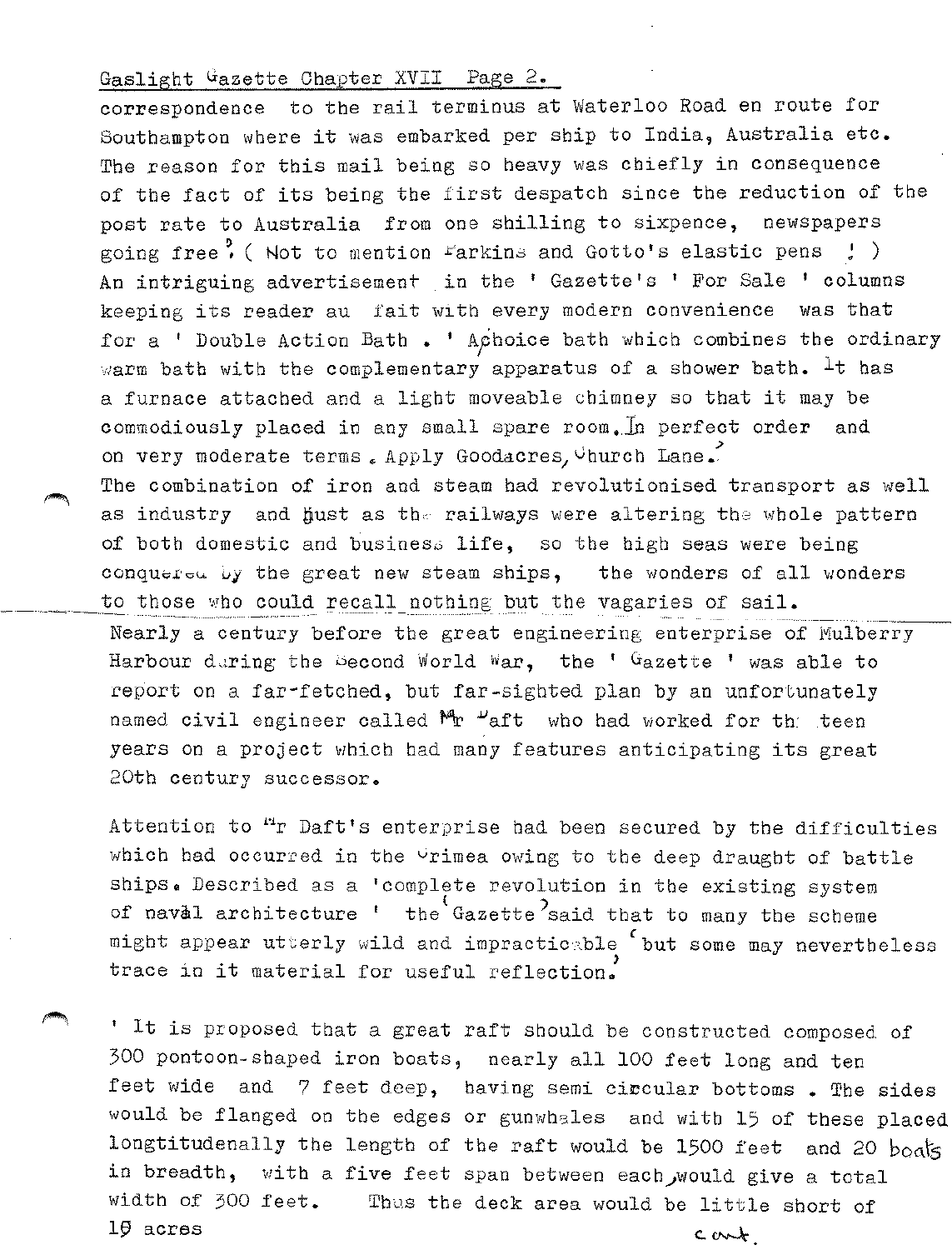### Gaslight Gazette Chapter XVII Page 3.

The pontoon boats would be banded together by diagonal tie bars bolted to the flanges, heavy hatchways leading into each of the boats would furnish accommodation and storage for passengers and goods.  $'$  It is proposed by the bold projector of the new leviathon to propel her by  $2\tilde{z}$  steam engines of at least 200 horse power each, eleven on each side of the raft, paddles and screws fixed alternately The estimate for freight carried is 20,000 tons Perfectly safe and steady, the raft could attain a speed of 15 knots an hour and draw only  $3$ ft 6 " of water the sur ace acting as a break-water in the roughest sea, so it would be impossible to founder , and in case of running aground it could easily be drawn off by the power of its engines.<sup>'</sup>

It was reported in the ' Gazette' issue of September 5 1855 that The Great Britain screw steamship had left its moorings in the Mersey and was proceeding to sea. ' This leviathon of the deep has on board a very precious freight of  $1,000$  souls , plus 500 tons of projectiles 5803 shells , 35 buts, 22 horses, 44 officers and 881 rank and file from detachments of the Dragoons , Hussars and Grenacier Guards  $\mathcal{I}$ A few of the military personnel were to be landed at Gibraltar and Nalta and the ship was also to call at Constantinople to deliver £1,500,000 in bullion for the Turkish Loan but the bulk of its human cargo was destined for the battlefields of the Crimea. The <sup>'G</sup>reat Britain<sup>'</sup> was one of the great ships built by Isambard Kingdom Brunel and bad been launched in 1846 but came to grief on her fifth voyage, running aground on the coast of Ireland , Although eventually reclaimedthe disaster caused the bankruptcy of her owners. In 1850 she was sold to the Gibbs Bright Co and carried immigrants and bullion to Australia before becoming a troopship • After an ignominious old age as a storage bulk in the 1930s she was happily restored and is now berthed at Bristol.

In the Summer of 1855 the public was all agog at the statistics of an even greater ship the huge Leviathon just beginning to take shape in London docks . In his ' Informative *Faragraphs* ' Strutt reminded his readers that even the largest of the English battleships was something under 400 tons and 220 feet in length while this mighty new giant of the ocean was nearly three times that length and 2,500 tons.

تمحمته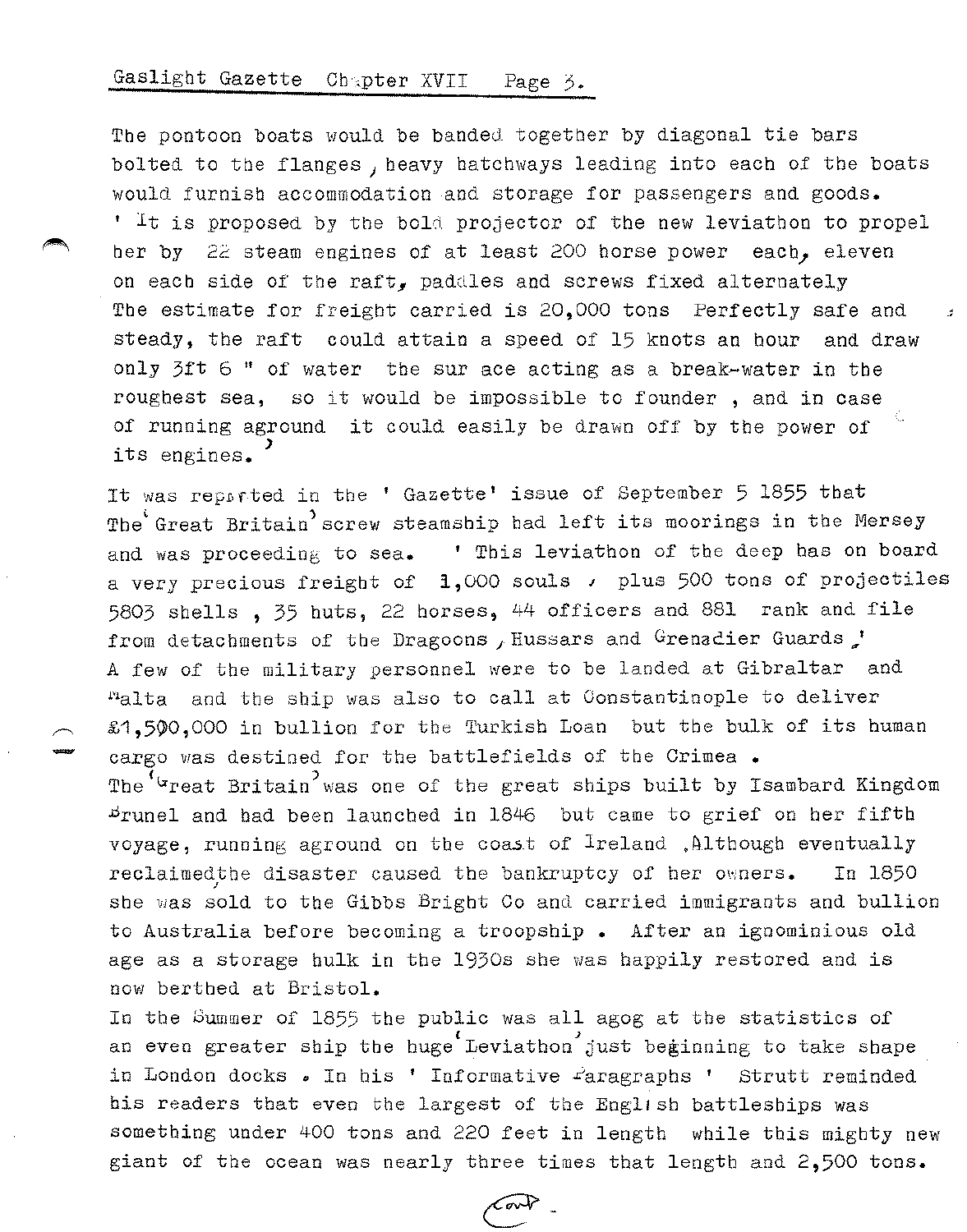#### Gaslight Gazette Chapter XVII Page 4

by<br>The screw combined with the paddles would be worked/engines normally of 2,500 horse power but capable of  $10,000$ . To guard against accident at sea and prevent any dutention from such cause the paddle wheels would be designed to work separately from each other and operated by ifferent sets of machinery . Steam would be the sole propelling power, with no canvas being contemplated and her average speed would be 15 knots in all weather. It was thought that the company intended to make the new ship's firstvoyage to Australia and her load of 20,000 tons of coal would allow the whole journey to be completed in 32 days without refuelling. A traal trip to the United states was planned with  $1,000$  pas engers, who would make the journey in less than a fortnight.

The ships huge fuel load may have encouraged concern among those who feared that the new uses of steam might cause Britains coal stocks to eventually tun out, but the ' Gazette ' was quick to re-assure them on that score. The extent of the coal area in Northumberland and  $D$ urham, they said, was 500,000acres, its total content amounting to no less than  $1,000,000,000$  tons of coal of which only  $1,500,000$  had been worked. The present annual consumption was extimated at 10,000 000 ton so it followed that at this rate it would take eight centuries to exhaust this single field

The Leviathon, or ' Great Eastern ' as she was eventually named, was the result of a joint venture by Brunel and John Scott Russell, co-founder of the 1851 Exhibition, a civil engineer and naval architect. Holding the reputation of being the most brilliant marine engineer of his day he shared Brunel's enthusiasm for this venture and helped to raise the vast sum needed,  $\frac{1}{2}$  runel himself sinking most of his fortune in it. The ship was to be built at Scott Russells own Napier Yard in London but relations soured between the two men even before construction started and in the new year,  $1855$ , financial problems arose, causing a lot of personal haggling and recrimination. On one occasion Brunel replied to a letter from Russell signed ' your obedient servant ' ; •••• • I wish you were my obedient servant, I should begin with a little flogging ' '

The '  $G$ reat  $4$ astern ' was not launnhed until November 1857, and this was a dismal failure in the presence of huge crowds of people who saw the ship move only a few feet, Many more attempts had to be made

before it was eventually floated in January 1858. On her first sea trials in Septemebr of the same year the great ship was sailing past the Nore when due to an error in the operating of the stopcocks an explosien shattered one of the funnels, killing men in the boiler room and a number of engineers. The news was broken to Brunel, already